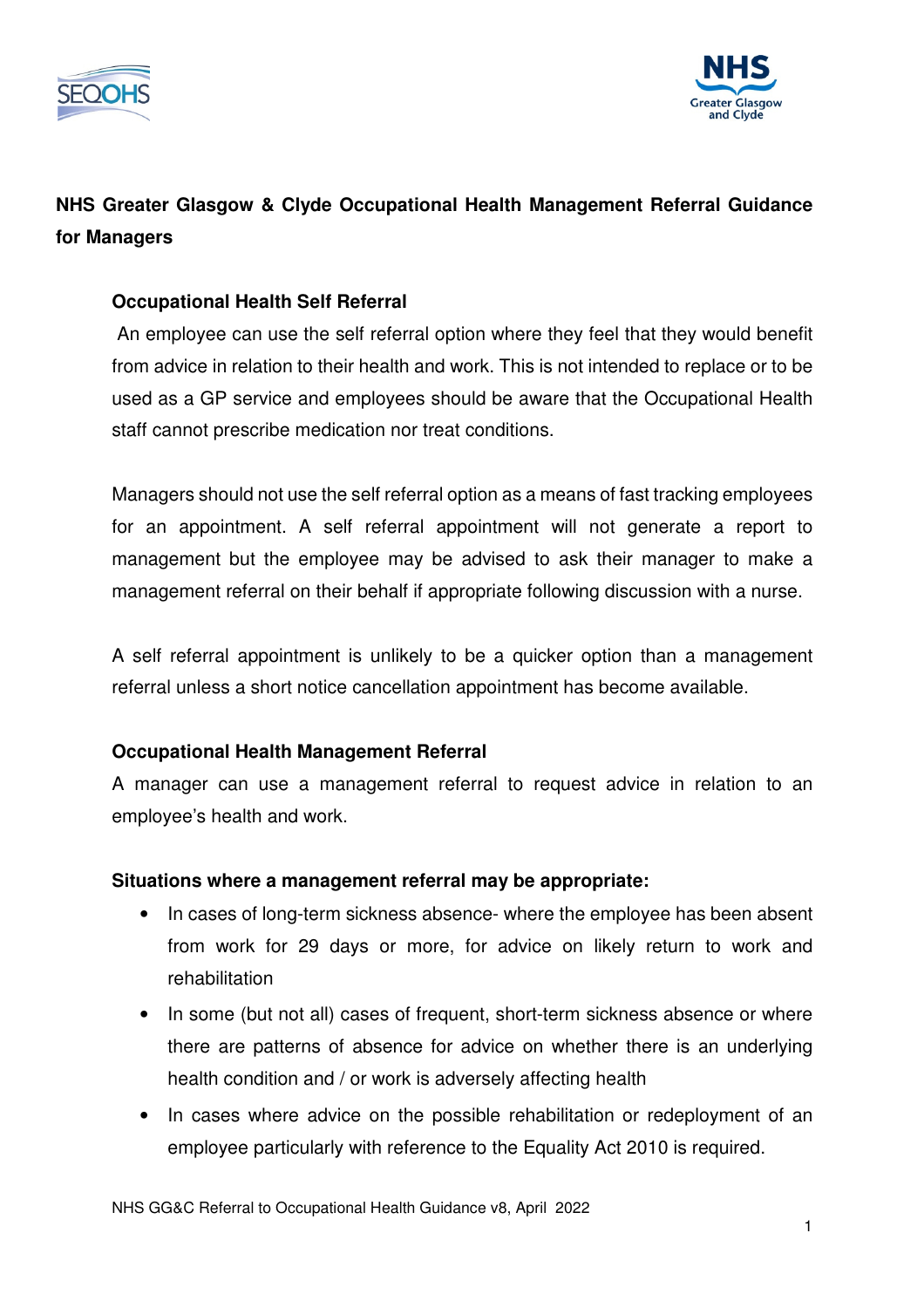- In cases where advice on the possible Ill Health Retirement of the employee is required.
- To seek advice to explore any concerns that may be impacting on the employee's health and work
- To seek advice and support for employees who are on Stage 3 of the Attendance Policy

### **Referral Advice**

It is important to note that not all long term absences require referral to Occupational Health at 4 weeks absence. Examples of this are: routine surgery where an expected recovery of 6+ weeks has been identified or complex fractures where the employee has restricted movement.

#### **Altered Behaviour at Work**

Referral would be appropriate if there is a change of behaviour within the workplace and the employee has not been able to provide their manager with an explanation for this. Such circumstances could be:

- Change of appearance
- Irregular pattern of timekeeping
- Smelling of alcohol
- Change in performance
- Irritable or emotional

In all the circumstances listed above, it would be essential that the manager would have a meeting with the employee in the first instance to raise their concerns and to seek a reasonable explanation for the change. If a reasonable explanation is not provided then a referral can be made even if the employee is still attending work.

#### **Pattern of Work Related Absence**

Frequent bouts of absence that are directly attributable to the workplace should be considered for referral to OH. Examples of these would be bouts of asthma when using certain chemicals, frequent migraines occurring only at work.

NHS GG&C Referral to Occupational Health Guidance v8, April 2022 Frequent short term absence does not require a referral to Occupational Health unless the above criterion is present. If no clear occupational link is identified, managers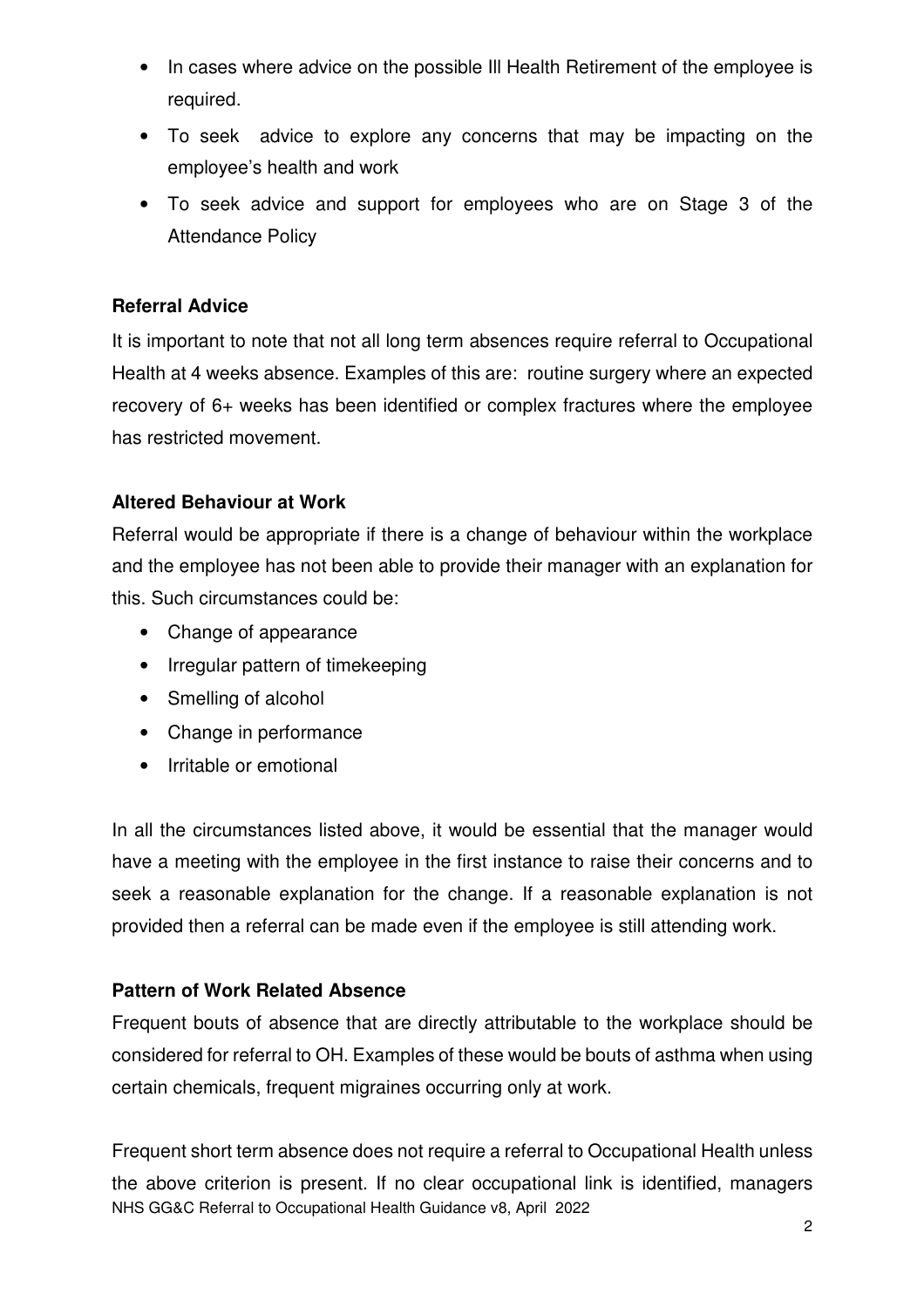should discuss the absence pattern with the employee and specifically ask if the employee has any underlying health condition that has resulted in a high level of absence. If the employee does not identify any specific health condition their response should be documented and they should be managed in line with the current attendance management policy. Referral to Occupational Health should not be considered unless specifically requested by the employee to discuss a health issue that they do not wish to raise with their manager. Some employees may not feel comfortable or able to discuss to discuss their health issues with their manager but find it easier to discuss them with Occupational Health clinicians.

#### **Injuries at Work**

If the employee has been injured at work, please follow NHS Greater Glasgow &Clyde Health & Safety Guidance and ensure a Datix is completed. Seek further advice from the Health and Safety Service regarding RIDDOR reporting. You do not require to report injuries at work to Occupational Health unless the employee has had a needlestick or similar injury and these should be reported via our needlestick & similar injury line on 0141 201 0595. . Employees can self-refer to OH physio if required via HRConnect.

#### **Occupational Related Illness**

If you suspect the employee has a disease or condition caused by or made worse by their work, please seek further advice initially from OH on 0141 201 9594 before making a referral. Please follow NHS Greater Glasgow &Clyde Health and Safety Guidance and ensure a Datix is completed.

#### **Work Related Stress**

There is no automatic requirement for a manager to refer an employee who has presented a 'fit note' advising that they have work related stress. When an employee contacts their manager to advise that they have been deemed unfit for work due to stress; the manager should discuss further with the employee the perceived causes of stress and seek to reach a resolution as quickly as possible. A stress risk assessment should be undertaken if required. Further guidance can be found in the stress in the workplace section of HRConnect.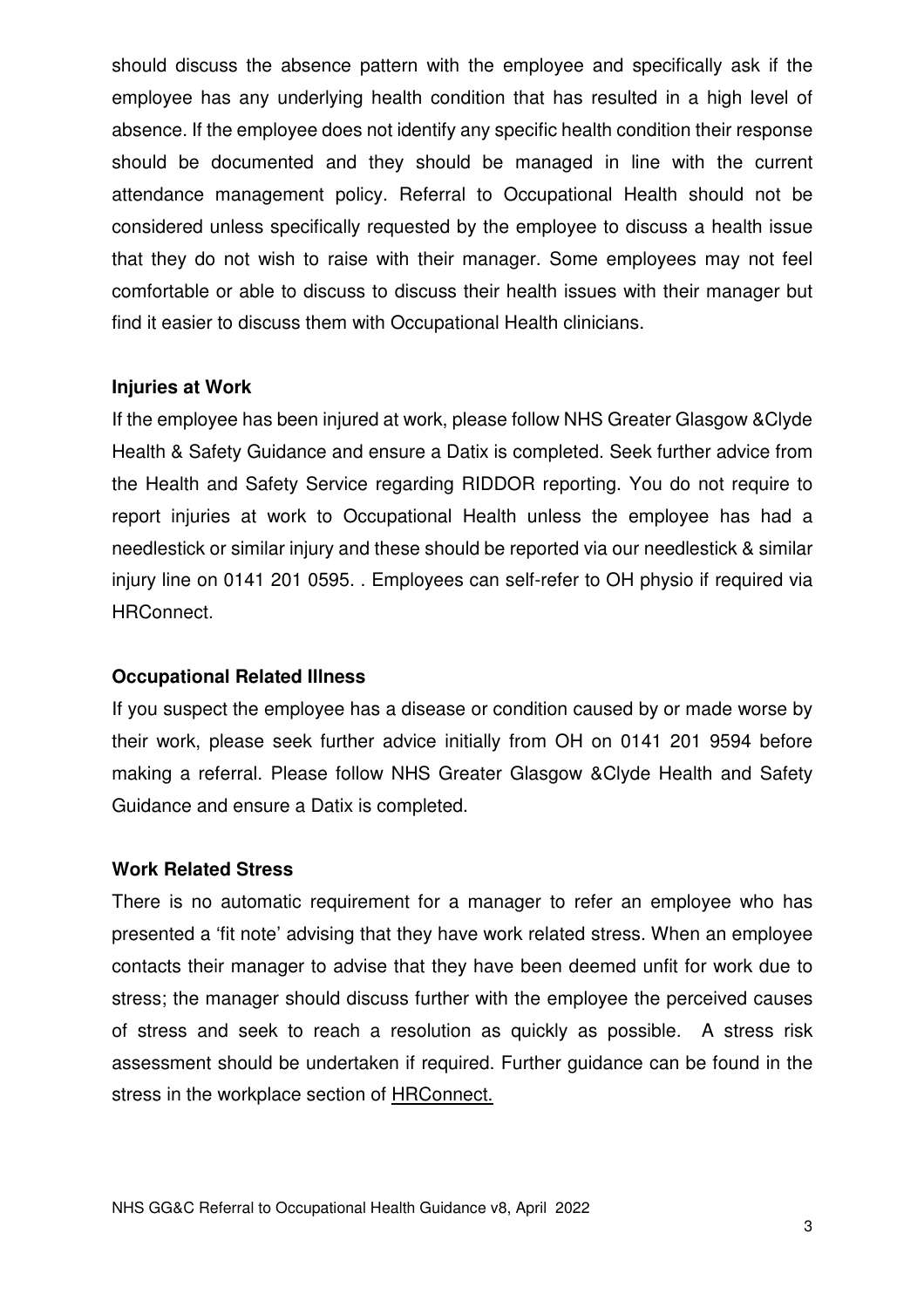Short term solutions such as altering starting or finishing times or temporary relocation to another area must be discussed with HR and a clear indication given to the employee of the duration of the adjustment.

#### **Personal Stress**

An employee who advises that they are suffering from non-work related stress should be given the details of the employee counselling service and advised to contact them for support if required. As with 'work related stress' consideration should be given to making temporary adjustments to accommodate the home stressor. This again should be discussed with HR and a clear timescale for the adjustment given.

### **Return to Work/ Phased Return following long term absence**

If the case is in relation to an imminent return to work then you as line manager should explore the details of this with your member of staff in the first instance. If there is any concern regarding potential residual symptoms that may impact on their ability to deliver their normal role you may wish to consider whether modified duties may be feasible. E.g. a temporary change in duties or a temporary reduction in any duties that an employee finds difficult.

A phased return may also enable a more successful transition back to work. The new NHS Scotland wide policy in this regard enables a 4 week phased return on full pay NOT requiring the use of accrued leave. A phased return should be discussed with the employee prior to returning back to work and should take into account any modified duties if required. It is useful to look at breaking working weeks to reduce the impact of fatigue on return to work e.g. working non-consecutive days, working reduced hours and gradually phasing up the staff members hours back up to their normal hours.

If the phased return needs to extend beyond 4 weeks, the employee will be expected to contribute any accrued annual leave. However, if an employee does not wish to use their annual leave they can opt to be paid according to the actual hours worked during the phased return period. (Phased returns should not normally last for periods of longer than 8 weeks).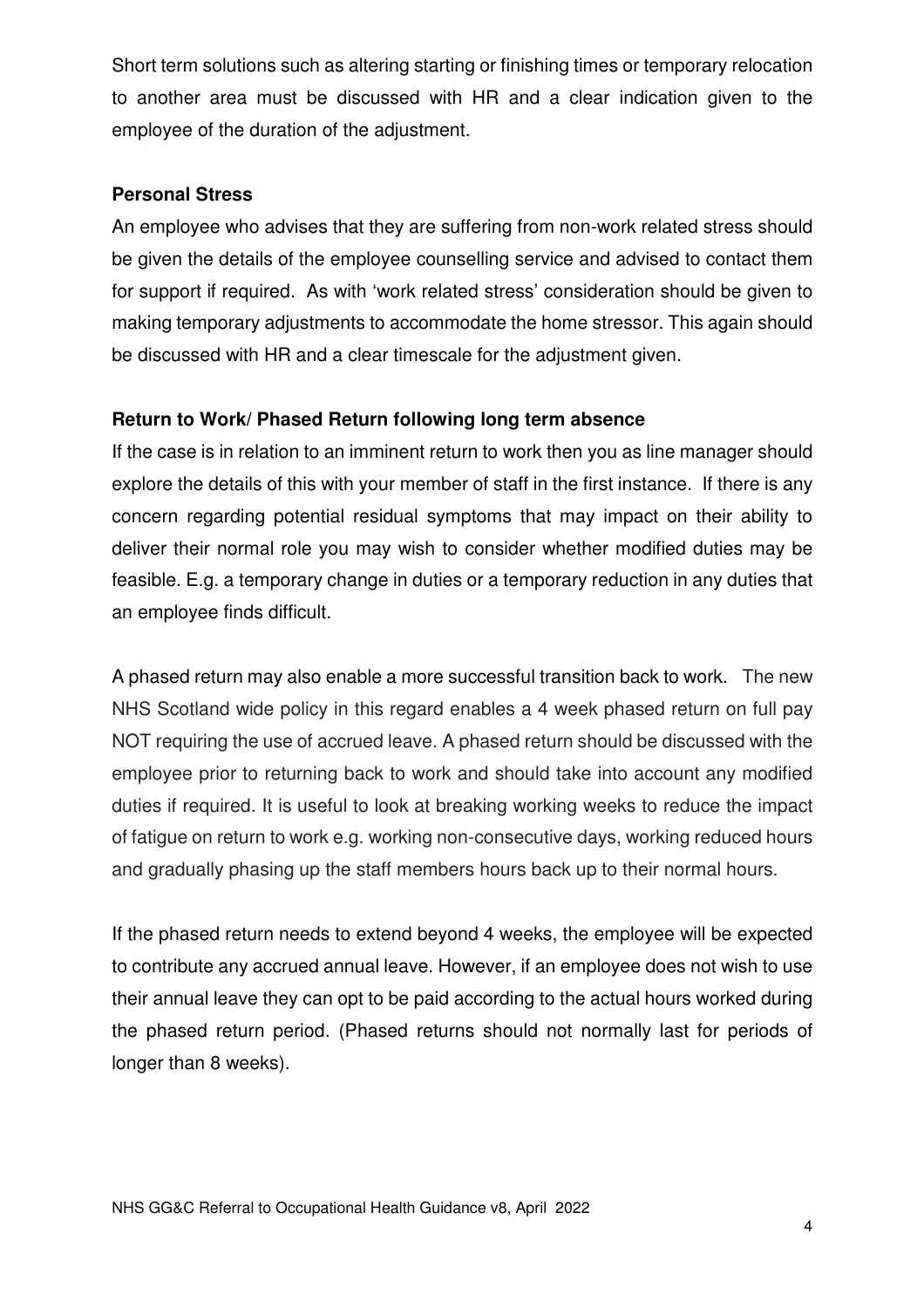### **How to complete a Management Referral Form**

A management referral is intended to be a supportive process. Where an employee does not engage in the referral process this will limit the information made available and the manager's ability to support them. It is essential that the content of the referral is discussed with the employee before the referral form is submitted to Occupational Health.

## **Reason For Referral - What would be considered useful information?**

Relevant background to the workplace or domestic situation should be provided. This should include a short explanation of the reason for referral including any reasons for absence and details of any known health conditions which are impacting in work or the employee's attendance at work. Measures already taken by management should be identified and full details provided. These may include commencement of an investigatory process, consideration or implementation of redeployment, adjustments already in place within the workplace. It is vitally important not to include any information that has not previously been discussed with the employee, such as suspected alcohol or drug abuse. It may also be helpful to attach the job description if the employee is experiencing difficulties with tasks and duties. The referral and any attached documents supplied by the manager will be shown to the employee to form part of the referral discussion and a copy of the referral and the report will be provided to the employee at the end of the consultation. Concerns not previously identified to the employee should not be raised at an Occupational Health assessment.

The management referral form should set out the reasons for the referral along with any specific issues and questions. This may include questions about the following:

- Whether there is an underlying health condition that may impact on work
- Whether the condition should be considered under the Equality Act 2010
- The prognosis of a health issue and any likely effect on fitness for work
- Workplace restrictions or adaptations to support the employee to remain at or return to work, with timescales for review
- Any programme of support including timescales
- Return to work programme e.g. the times / work-patterns and recommended duration of a phased return
- Information regarding ill-health retirement or redeployment.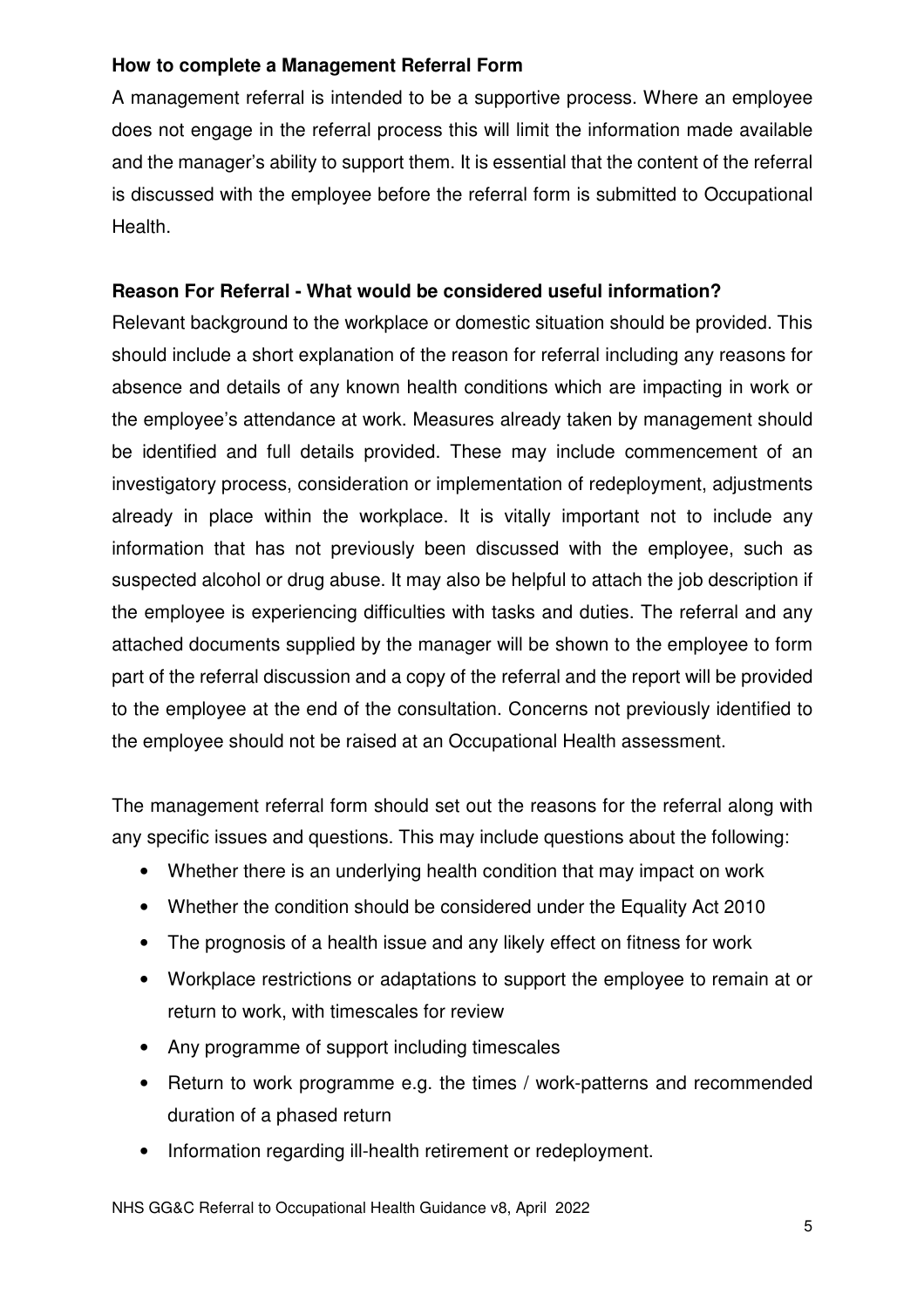• Fitness to participate in processes held under NHSScotland Workforce Policies

The purpose of asking questions is to enable the manager to get the specific information they require to assist with the management of the employee

#### **Sickness Absence Details**

It is essential that the details of the employee's current absence are provided if they are absent. If they are still at work, please provide details of their relevant sickness absence over the past 2 years e.g. absences related to their health conditions. This allows the Occupational Health clinician to assess if the employee's health issues are worsening or if work is having an impact on an underlying condition.

#### **How will the Occupational Health Assessment take place?**

All management referrals are triaged by a senior member of the Occupational Health team. The referrals are allocated to either an Occupational Health Nurse, Physiotherapist or Physician. Appointments will either be 'face to face' or a telephone consultation, this will be determined by occupational health following triage. Due to the ongoing pandemic, the majority of appointments will be carried out by telephone or Attend Anywhere video consultation.

The employee will be seen within 12 working days of the fully completed referral form being submitted. A copy of the appointment letter will be emailed to the referring manager.

All consultations will be conducted using a standard assessment form. The employee will be asked about their job, hours worked, main duties and previous occupational history. They will be asked about their medical history, their family medical history and for details of their social history – such as who lives at home with them and if they have caring responsibilities. They will be asked about health behaviours such as smoking, alcohol intake and social drug use. The reason for referral and the specific health related issues will be discussed in detail. The employee should be aware that they may be given advice on diet and exercise, alcohol intake, smoking and maintaining good mental health. This health promotion advice is provided in line with the Scottish Government agenda for improving the health of the nation.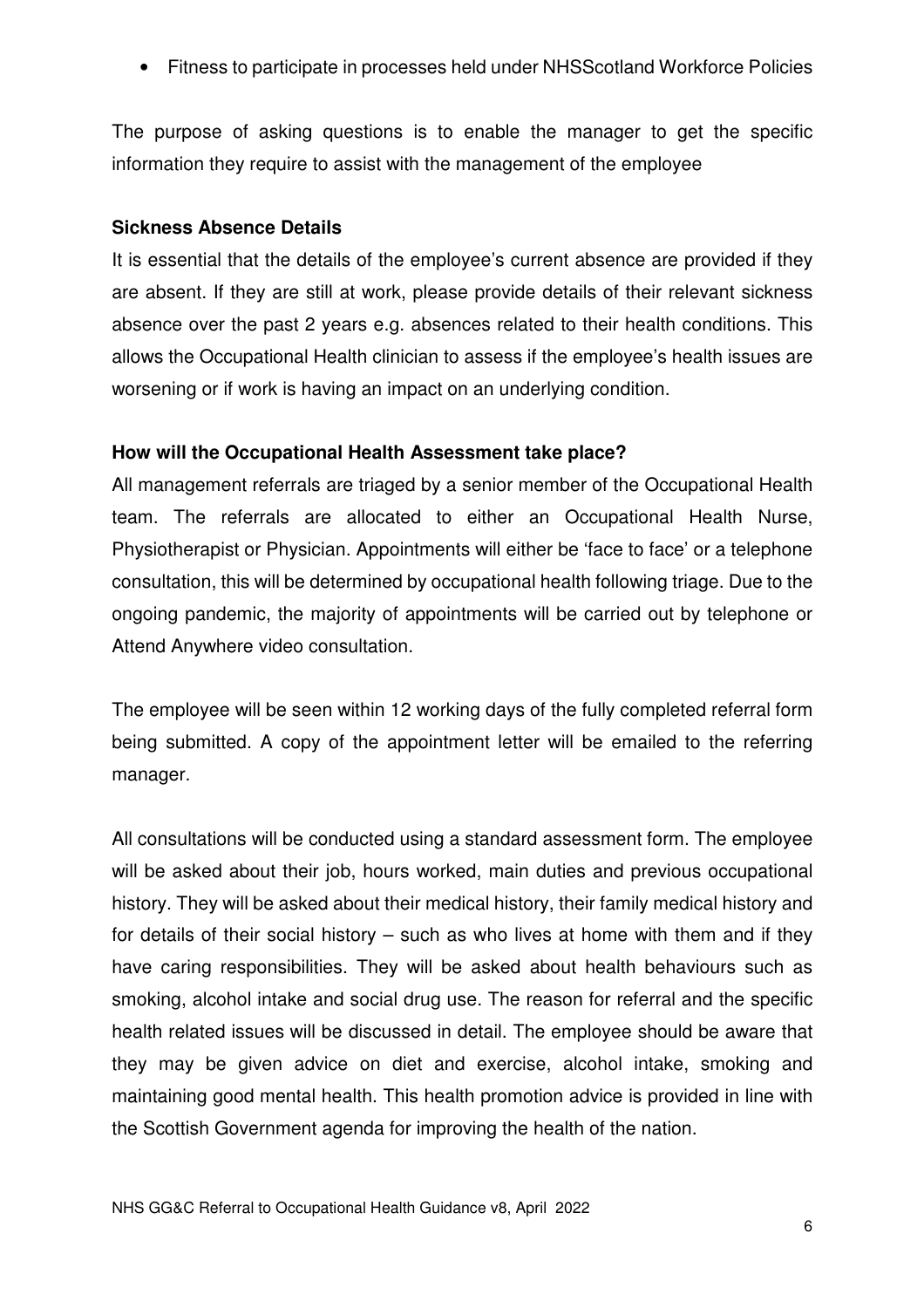Telephone management referrals are offered under some of the following circumstances:

• Where there is a chronic health condition that may make it difficult for the employee to travel.

• Where there is a mental health condition that may be exacerbated by travelling, sitting in a large waiting area with other people or where a face to face interview would be distressing,

• If the employee has been diagnosed or is being treated for cancer where exposure to other people could increase their risk of infection

• Where there has been a surgical procedure and information is required on the procedure and if there have been any complications

• Where some initial fact finding is required such as the nature of the condition, GP initial opinion, medication that has been prescribed and if any specialist treatment has been suggested or progressed.

#### **Report to Manager**

The report that will be returned to the manager will be completed during the consultation. The employee will be consulted on each part of the report form and their opinion will be taken into consideration. A difference of opinion between the employee and the Occupational Health clinician will be recorded by noting both opinions but clearly identifying the professional view.

The report back to the manager should contain sufficient information to enable the manager to make a management decision.

Please note that Occupational Health are unable to make dismissal recommendations but will advise on fitness for work/likelihood of returning to work, adjustments required or ability to provide regular and effective service.

#### **Equality Act 2010**

Managers should note that it is the responsibility of Occupational Health clinicians to advise on reasonable adjustments that are required to facilitate a return to work where a condition is likely to be applicable under the Equality Act 2010.

It is the responsibility of managers to determine if the adjustment is 'reasonable' or not. This should be discussed with HR in the first instance before making any final decision.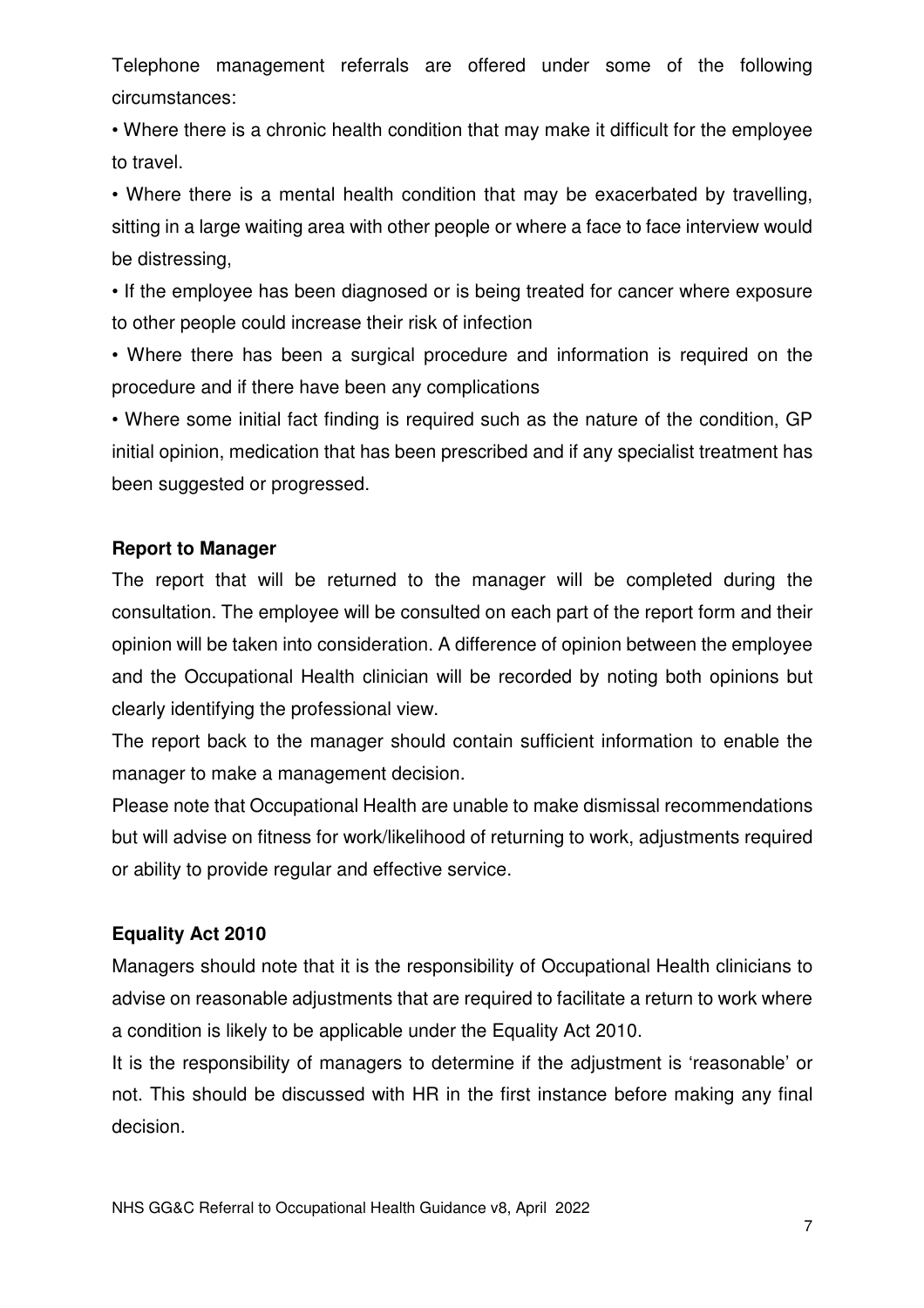#### **Ill Health Retirement**

To be eligible for ill health retirement, the individual must; be a member of the SPPA NHS Superannuation scheme with at least 2 years qualifying service; be permanently unfit for NHS work; have been assessed by a hospital specialist and exhausted all possible treatments for their condition; and be under normal pension age. Normal Pension ages for those in the SPPA scheme's are age 60 in the 1995 scheme, age 65 in the 2008 Section and State Pension Age, or age 65 if this is higher, for members of the 2015 Scheme. Please note the final decision to award ill health retirement benefit is taken by medical advisors for the SPPA and not by Occupational health. Please discuss with Human resources before referring to Occupational health for consideration of ill health retirement.

### **Case Conferences & Reviews**

The purpose of the case conference is for the manager to get further independent and impartial advice on the management of an employee with a persistent or chronic health condition. No confidential information will be provided but guidance will be provided to the manager on management of the employee and to identify specific questions that may be appropriate to be asked at a further appointment.

Case conferences can be used for multiple cases where the manager has a number of employees with persistent or chronic health conditions. A representative from Human Resources is normally present at these meetings to give further guidance and support to the manager.

There are occasions where a case review will be suggested with the employee and they will be given the right to have a staff representative present, if they so wish. This would normally be done where the employee has had difficulty engaging with management due to the nature of their health condition or where there has been some difficulty in all parties agreeing a way forward and a group meeting is deemed as beneficial.

Confidential health information will not be disclosed at this meeting. Managers should discuss a request for a case conference with the Occupational health clinician directly.

### **Consent**

The employee will be asked to provide consent for the report to be released to the manager. This may be electronic or verbal depending on the type of appointment.

NHS GG&C Referral to Occupational Health Guidance v8, April 2022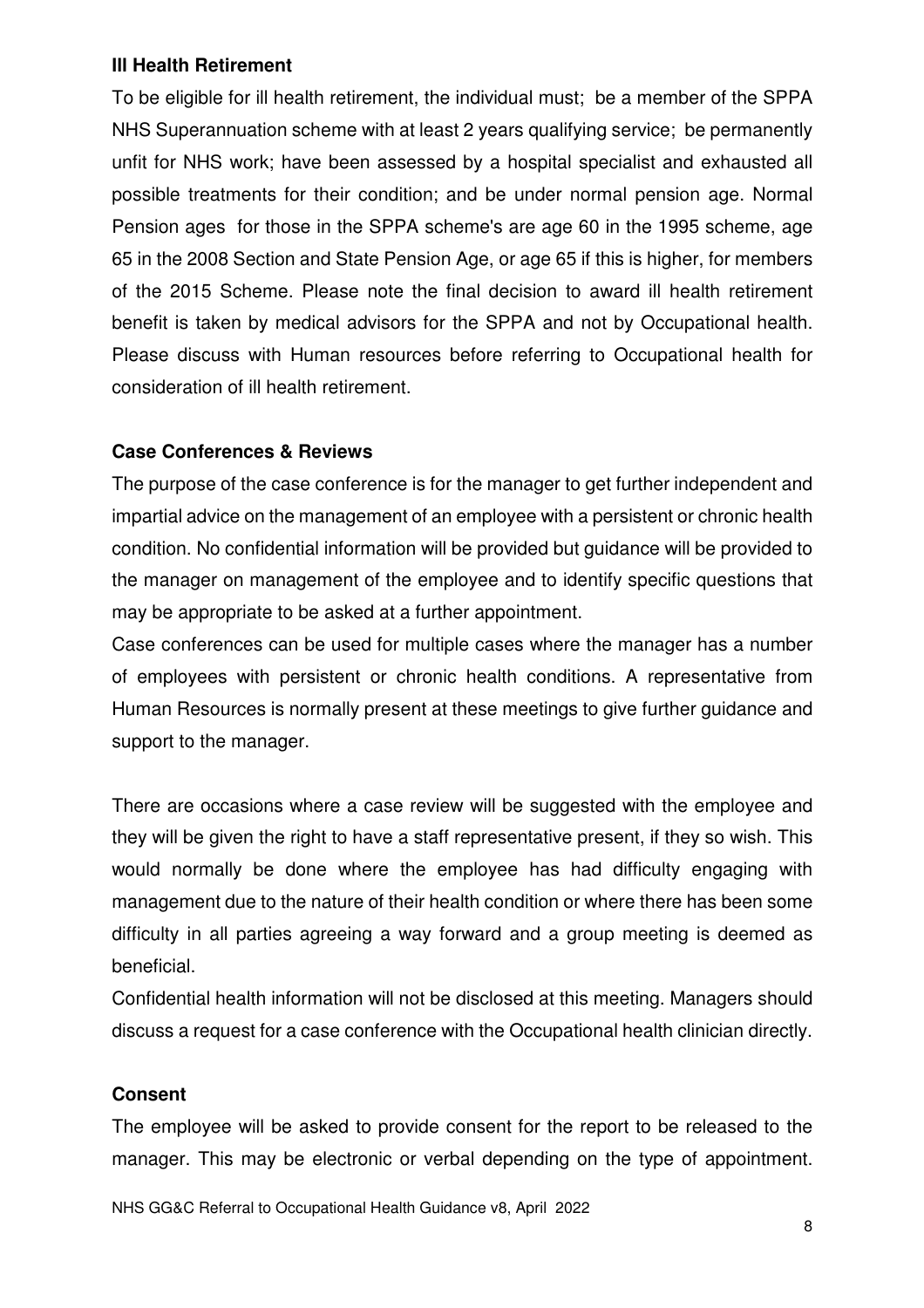Under the terms of the GDPR the report will only be provided to the referring manager and the named Human Resources contact. If the employee does not provide consent, the report cannot be released. If this occurs occupational health will advise the manager of the situation. The employee has up to 5 days to consent to the referral being released after consultation.

#### **Sending the management referral form to Occupational Health**

We are now using an electronic referral process via our new Occupational Health system online – OPAS G2. You will have been provided with a login to access this new system with links available on Edge under GGC favourite shortcuts or via the Occupational Health service webpage. A further guide on submitting a referral using this new system can be found on the Occupational Health service webpage. Please contact our administration team if you have any difficulties or you require a login.

All required sections of the form should be completed prior to sending. Incomplete forms will not be processed thus delaying the referral process. Inappropriate referrals will also be returned with an explanation to the manager why they are inappropriate.

**If the referral is being made for the employee to receive physiotherapy or counselling then this form should not be used. Physiotherapy can be accessed by completing and submitting the online form available on the Occupational Health section of the HR Connect site. All employees can self refer to counselling by calling 0141 201 0600**

The manager must complete the 'Reason for referral' section of the form to facilitate a meaningful and useful consultation. Please provide a short explanation of the reason for referral including any reasons for absence and details of any known health conditions, which are impacting on work or the employee's attendance at work. Please also provide any background information that is relevant to the referral. You also require to provide details of any adjustments that have already been made please make sure that all information is factual and accurate.

If no information is provided the consultation may be led by the employee and the manager is unlikely to receive the information they require to assist with their management of the employee.